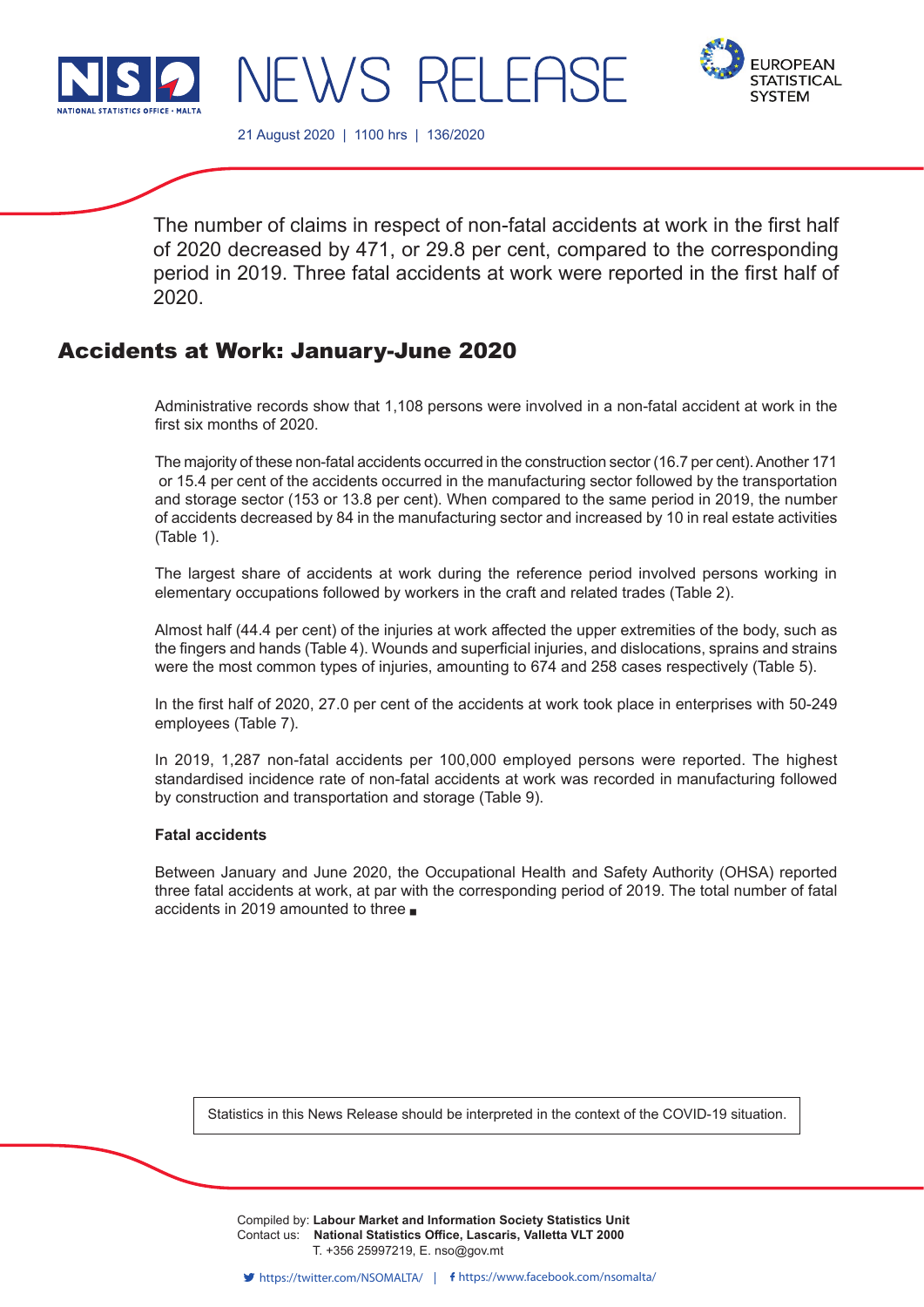### **Table 1. Non-fatal accidents at work by economic activity of enterprise**

|                                                                                                                                  |                |       | 2019 (revised) |                |                |              |                |              |                | January-June 2019 (revised) |       |              |                |              | January-June 2020        |       |                |       |
|----------------------------------------------------------------------------------------------------------------------------------|----------------|-------|----------------|----------------|----------------|--------------|----------------|--------------|----------------|-----------------------------|-------|--------------|----------------|--------------|--------------------------|-------|----------------|-------|
| Economic activity (NACE Rev. 2)                                                                                                  | <b>Males</b>   |       |                | <b>Females</b> |                | <b>Total</b> |                | <b>Males</b> |                | <b>Females</b>              |       | <b>Total</b> |                | <b>Males</b> | <b>Females</b>           |       | <b>Total</b>   |       |
|                                                                                                                                  | No.            | $\%$  | No.            | $\%$           | No.            | %            | No.            | $\%$         | No.            | $\%$                        | No.   | $\%$         | No.            | $\%$         | No.                      | $\%$  | No.            | $\%$  |
| Agriculture, forestry and fishing                                                                                                | 42             | 1.7   | $\overline{1}$ | 0.1            | 43             | 1.3          | 22             | 1.8          | $\overline{1}$ | 0.3                         | 23    | 1.5          | 11             | 1.2          |                          | 0.5   | 12             | 1.1   |
| Mining and quarrying                                                                                                             | $\overline{7}$ | 0.3   |                |                | $\overline{7}$ | 0.2          | $\overline{1}$ | 0.1          |                | ٠                           | -1    | 0.1          |                |              |                          |       |                |       |
| Manufacturing                                                                                                                    | 480            | 19.0  | 51             | 7.0            | 531            | 16.3         | 233            | 19.1         | 22             | 6.1                         | 255   | 16.1         | 155            | 17.1         | 16                       | 7.9   | 171            | 15.4  |
| Electricity, gas, steam and air conditioning supply                                                                              | 6              | 0.2   |                |                | 6              | 0.2          | 3              | 0.2          |                |                             | 3     | 0.2          | $\overline{2}$ | 0.2          |                          |       | $\overline{2}$ | 0.2   |
| Water supply; sewerage, waste management and<br>remediation activities                                                           | 100            | 3.9   | 3              | 0.4            | 103            | 3.2          | 42             | 3.4          | $\overline{2}$ | 0.6                         | 44    | 2.8          | 37             | 4.1          | $\mathbf{1}$             | 0.5   | 38             | 3.4   |
| Construction                                                                                                                     | 442            | 17.5  | 3              | 0.4            | 445            | 13.7         | 222            | 18.2         | $\mathbf{1}$   | 0.3                         | 223   | 14.1         | 181            | 20.0         | $\overline{4}$           | 2.0   | 185            | 16.7  |
| Wholesale and retail trade, repair of motor vehicles and<br>motorcycles                                                          | 273            | 10.8  | 54             | 7.4            | 327            | 10.0         | 133            | 10.9         | 22             | 6.1                         | 155   | 9.8          | 114            | 12.6         | 19                       | 9.4   | 133            | 12.0  |
| Transportation and storage                                                                                                       | 361            | 14.3  | 54             | 7.4            | 415            | 12.7         | 185            | 15.2         | 26             | 7.2                         | 211   | 13.4         | 138            | 15.2         | 15                       | 7.4   | 153            | 13.8  |
| Accommodation and food service activities                                                                                        | 182            | 7.2   | 83             | 11.4           | 265            | 8.1          | 95             | 7.8          | 36             | 10.0                        | 131   | 8.3          | 45             | 5.0          | 13                       | 6.4   | 58             | 5.2   |
| Information and communication                                                                                                    | 22             | 0.9   | $\overline{2}$ | 0.3            | 24             | 0.7          | 9              | 0.7          | $\mathbf{1}$   | 0.3                         | 10    | 0.6          | 8              | 0.9          | 2                        | 1.0   | 10             | 0.9   |
| Financial and insurance activities                                                                                               | 19             | 0.8   | 9              | 1.2            | 28             | 0.9          | 11             | 0.9          | 3              | 0.8                         | 14    | 0.9          | $\overline{4}$ | 0.4          | 2                        | 1.0   | 6              | 0.5   |
| Real estate activities                                                                                                           | 6              | 0.2   | 4              | 0.6            | 10             | 0.3          | $\overline{2}$ | 0.2          |                | ٠                           | 2     | 0.1          | 12             | 1.3          | $\overline{\phantom{a}}$ |       | 12             | 1.1   |
| Professional, scientific and technical activities                                                                                | 37             | 1.5   | 9              | 1.2            | 46             | 1.4          | 12             | 1.0          | $\overline{4}$ | 1.1                         | 16    | 1.0          | 22             | 2.4          | 3                        | 1.5   | 25             | 2.3   |
| Administrative and support service activities                                                                                    | 280            | 11.1  | 73             | 10.1           | 353            | 10.8         | 111            | 9.1          | 41             | 11.4                        | 152   | 9.6          | 84             | 9.3          | 16                       | 7.9   | 100            | 9.0   |
| Public administration and defence; compulsory social<br>security                                                                 | 108            | 4.3   | 21             | 2.9            | 129            | 4.0          | 58             | 4.8          | 12             | 3.3                         | 70    | 4.4          | 33             | 3.6          | 12                       | 5.9   | 45             | 4.1   |
| Education                                                                                                                        | 28             | 1.1   | 54             | 7.4            | 82             | 2.5          | 13             | 1.1          | 29             | 8.1                         | 42    | 2.7          | -7             | 0.8          | 17                       | 8.4   | 24             | 2.2   |
| Human health and social work activities                                                                                          | 84             | 3.3   | 287            | 39.5           | 371            | 11.4         | 46             | 3.8          | 150            | 41.8                        | 196   | 12.4         | 38             | 4.2          | 80                       | 39.6  | 118            | 10.6  |
| Arts, entertainment and recreation                                                                                               | 14             | 0.6   | 4              | 0.6            | 18             | 0.6          | 8              | 0.7          | 4              | 1.1                         | 12    | 0.8          | $\overline{4}$ | 0.4          |                          | 0.5   | 5              | 0.5   |
| Other service activities                                                                                                         | 21             | 0.8   | 12             | 1.7            | 33             | 1.0          | -7             | 0.6          | 5              | 1.4                         | 12    | 0.8          |                | 0.8          |                          |       | -7             | 0.6   |
| Activities of households as employers; undifferentiated<br>goods- and services-producing activities of households for<br>own use |                |       |                |                |                |              |                |              |                |                             |       |              |                |              |                          |       |                |       |
| Activities of extraterritorial organisations and bodies                                                                          |                |       |                | 0.1            | -1             | 0.0          |                |              |                |                             |       |              |                | 0.1          |                          |       |                | 0.1   |
| Not specified                                                                                                                    | 20             | 0.8   |                | 0.1            | 21             | 0.6          | $\overline{7}$ | 0.6          |                |                             |       | 0.4          | 3              | 0.3          |                          |       | 3              | 0.3   |
| Total                                                                                                                            | 2,532          | 100.0 | 726            | 100.0          | 3,258          | 100.0        | 1,220          | 100.0        | 359            | 100.0                       | 1,579 | 100.0        | 906            | 100.0        | 202                      | 100.0 | 1,108          | 100.0 |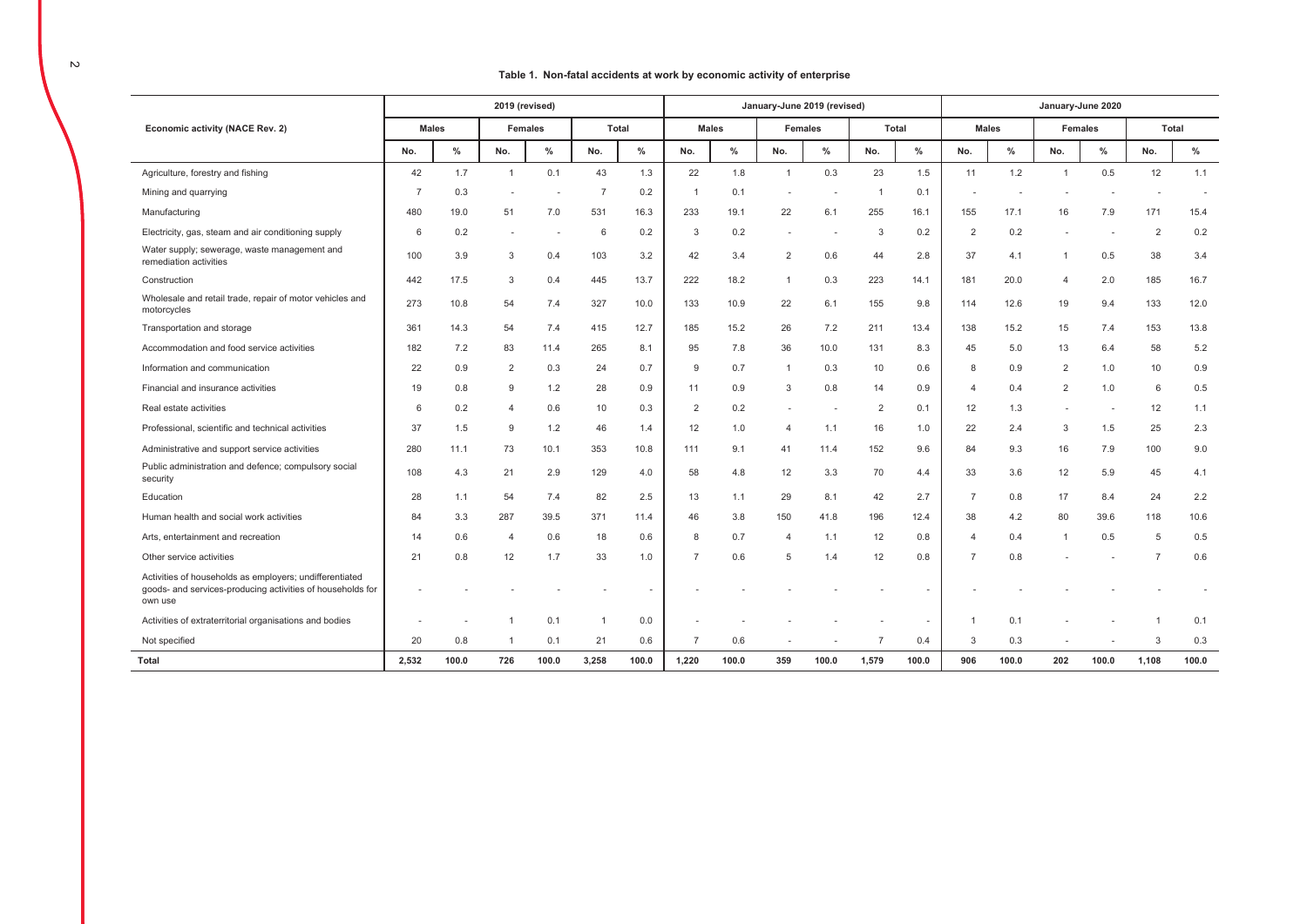|                                                    |              |       | 2019 (revised) |               |       |       |       |       | January-June 2019 (revised) |       |       |               |              |       | January-June 2020 |       |              |       |
|----------------------------------------------------|--------------|-------|----------------|---------------|-------|-------|-------|-------|-----------------------------|-------|-------|---------------|--------------|-------|-------------------|-------|--------------|-------|
| <b>Occupations (ISCO-08)</b>                       | <b>Males</b> |       | <b>Females</b> |               |       | Total | Males |       | <b>Females</b>              |       | Total |               | <b>Males</b> |       | <b>Females</b>    |       | <b>Total</b> |       |
|                                                    | No.          | $\%$  | No.            | $\frac{9}{6}$ | No.   | $\%$  | No.   | %     | No.                         | %     | No.   | $\frac{0}{0}$ | No.          | $\%$  | No.               | $\%$  | No.          | $\%$  |
| Armed forces                                       | 23           | 0.9   | 2              | 0.3           | 25    | 0.8   | 11    | 0.9   |                             | 0.3   | 12    | 0.8           |              | 0.4   |                   |       |              | 0.4   |
| Managers                                           | 21           | 0.8   | 6              | 0.8           | 27    | 0.8   | 11    | 0.9   |                             | 0.3   | 12    | 0.8           | 10           | 1.1   | $\overline{4}$    | 2.0   | 14           | 1.3   |
| Professionals                                      | 69           | 2.7   | 101            | 13.9          | 170   | 5.2   | 31    | 2.5   | 56                          | 15.6  | 87    | 5.5           | 32           | 3.5   | 37                | 18.3  | 69           | 6.2   |
| Technicians and associate professionals            | 302          | 11.9  | 51             | 7.0           | 353   | 10.8  | 155   | 12.7  | 28                          | 7.8   | 183   | 11.6          | 97           | 10.7  | 17                | 8.4   | 114          | 10.3  |
| Clerical support workers                           | 124          | 4.9   | 66             | 9.1           | 190   | 5.8   | 72    | 5.9   | 33                          | 9.2   | 105   | 6.6           | 49           | 5.4   | 19                | 9.4   | 68           | 6.1   |
| Service and sales workers                          | 198          | 7.8   | 316            | 43.5          | 514   | 15.8  | 91    | 7.5   | 150                         | 41.8  | 241   | 15.3          | 62           | 6.8   | 75                | 37.1  | 137          | 12.4  |
| Skilled agricultural, forestry and fishery workers | 37           | 1.5   |                | 0.1           | 38    | 1.2   | 19    | 1.6   |                             | 0.3   | 20    | 1.3           | 15           | 1.7   |                   |       | 15           | 1.4   |
| Craft and related trades workers                   | 680          | 26.9  | 9              | 1.2           | 689   | 21.1  | 316   | 25.9  | 3                           | 0.8   | 319   | 20.2          | 255          | 28.1  | 3                 | 1.5   | 258          | 23.3  |
| Plant and machine operators, and assemblers        | 343          | 13.5  | 31             | 4.3           | 374   | 11.5  | 163   | 13.4  | 16                          | 4.5   | 179   | 11.3          | 149          | 16.4  | 13                | 6.4   | 162          | 14.6  |
| Elementary occupations                             | 735          | 29.0  | 143            | 19.7          | 878   | 26.9  | 351   | 28.8  | 70                          | 19.5  | 421   | 26.7          | 233          | 25.7  | 34                | 16.8  | 267          | 24.1  |
| Total                                              | 2,532        | 100.0 | 726            | 100.0         | 3,258 | 100.0 | 1.220 | 100.0 | 359                         | 100.0 | 1,579 | 100.0         | 906          | 100.0 | 202               | 100.0 | 1,108        | 100.0 |

### **Table 2. Non-fatal accidents at work by occupation of victim**

## **Table 3. Non-fatal accidents at work by age group of victim**

|           |              |       | 2019 (revised) |                     |              |       |       |              | January-June 2019 (revised) |       |       |       |     |              | January-June 2020 |       |       |       |
|-----------|--------------|-------|----------------|---------------------|--------------|-------|-------|--------------|-----------------------------|-------|-------|-------|-----|--------------|-------------------|-------|-------|-------|
| Age-group | <b>Males</b> |       | Females        |                     | <b>Total</b> |       |       | <b>Males</b> | Females                     |       | Total |       |     | <b>Males</b> | <b>Females</b>    |       | Total |       |
|           | No.          | %     | No.            | $\mathbf{a}$<br>"∕o | No.          | $\%$  | No.   | $\%$         | No.                         | %     | No.   | $\%$  | No. | $\%$         | No.               | $\%$  | No.   | $\%$  |
| $15 - 24$ | 221          | 8.7   | 96             | 13.2                | 317          | 9.7   | 109   | 8.9          | 36                          | 10.0  | 145   | 9.2   | 62  | 6.8          | 15                | 7.4   | 77    | 6.9   |
| 25-34     | 622          | 24.6  | 204            | 28.1                | 826          | 25.4  | 300   | 24.6         | 104                         | 29.0  | 404   | 25.6  | 219 | 24.2         | 46                | 22.8  | 265   | 23.9  |
| 35-44     | 713          | 28.2  | 143            | 19.7                | 856          | 26.3  | 333   | 27.3         | 67                          | 18.7  | 400   | 25.3  | 239 | 26.4         | 43                | 21.3  | 282   | 25.5  |
| 45-54     | 546          | 21.6  | 156            | 21.5                | 702          | 21.5  | 259   | 21.2         | 86                          | 24.0  | 345   | 21.8  | 208 | 23.0         | 46                | 22.8  | 254   | 22.9  |
| $55+$     | 430          | 17.0  | 127            | 17.5                | 557          | 17.1  | 219   | 18.0         | 66                          | 18.4  | 285   | 18.0  | 178 | 19.6         | 52                | 25.7  | 230   | 20.8  |
| Total     | 2,532        | 100.0 | 726            | 100.0               | 3,258        | 100.0 | 1.220 | 100.0        | 359                         | 100.0 | 1,579 | 100.0 | 906 | 100.0        | 202               | 100.0 | 1,108 | 100.0 |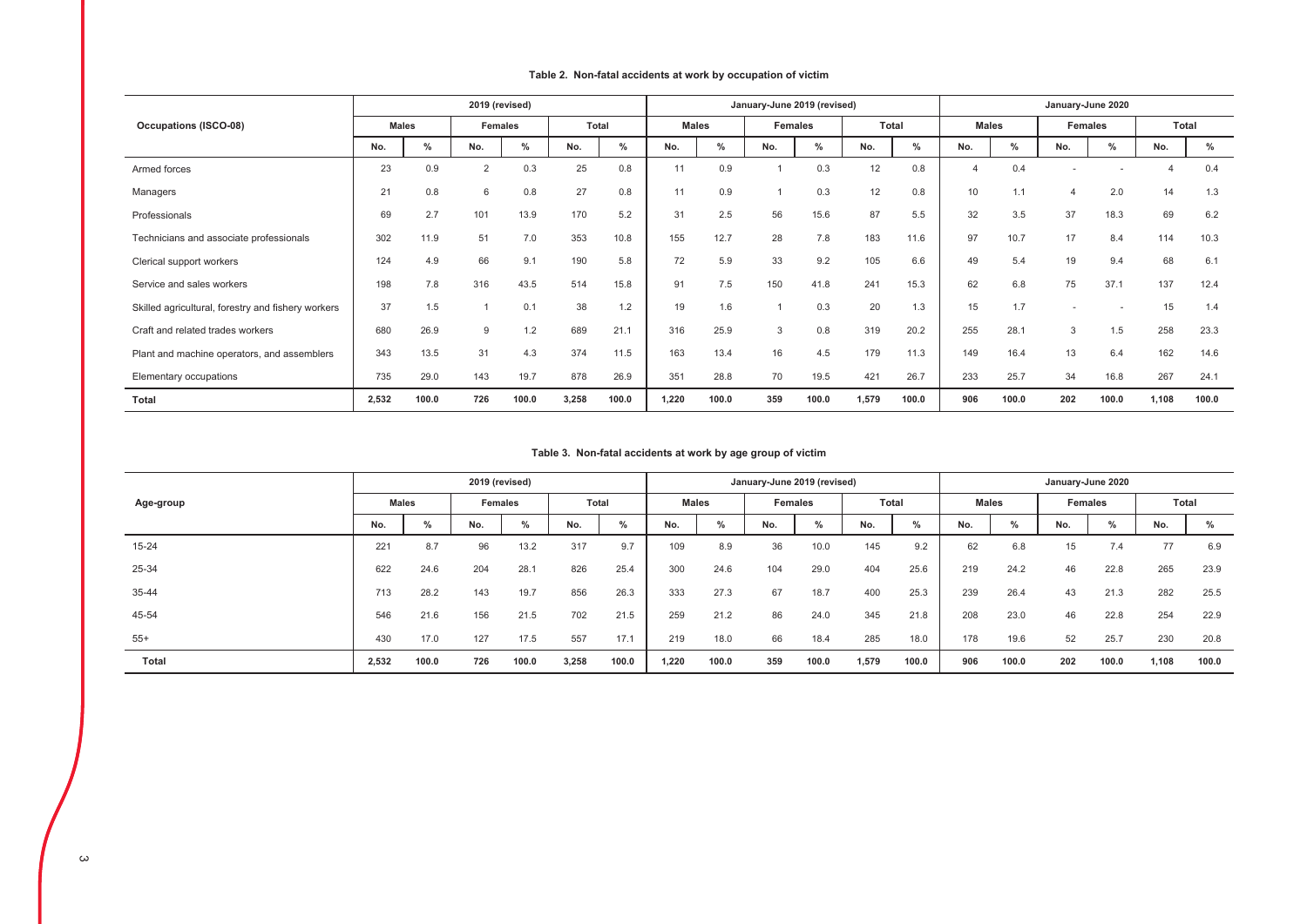### **Table 4. Part of body injured in non-fatal accidents at work**

|                                                  |       |              |     | 2019 (revised) |       |               |          |       | January-June 2019 (revised) |                |              |       |     |              |     | January-June 2020 |       |       |
|--------------------------------------------------|-------|--------------|-----|----------------|-------|---------------|----------|-------|-----------------------------|----------------|--------------|-------|-----|--------------|-----|-------------------|-------|-------|
| Part of body                                     |       | <b>Males</b> |     | Females        |       | <b>Total</b>  |          | Males |                             | <b>Females</b> | <b>Total</b> |       |     | <b>Males</b> |     | Females           | Total |       |
|                                                  | No.   | $\%$         | No. | %              | No.   | $\frac{0}{0}$ | No.      | $\%$  | No.                         | %              | No.          | %     | No. | $\%$         | No. | %                 | No.   | %     |
| Head                                             | 294   | 11.6         | 78  | 10.7           | 372   | 11.4          | 155      | 12.7  | 25                          | 7.0            | 180          | 11.4  | 100 | 11.0         | 22  | 10.9              | 122   | 11.0  |
| Neck, including spine and vertebra in the neck   | 81    | 3.2          | 29  | 4.0            | 110   | 3.4           | 40       | 3.3   | 14                          | 3.9            | 54           | 3.4   | 30  | 3.3          | 10  | 5.0               | 40    | 3.6   |
| Back, including spine and vertebra in the back   | 200   | 7.9          | 67  | 9.2            | 267   | 8.2           | 103      | 8.4   | 32                          | 8.9            | 135          | 8.5   | 68  | 7.5          | 16  | 7.9               | 84    | 7.6   |
| Torso and organs                                 | 114   | 4.5          | 43  | 5.9            | 157   | 4.8           | 45       | 3.7   | 26                          | 7.2            | 71           | 4.5   | 42  | 4.6          | 13  | 6.4               | 55    | 5.0   |
| Upper extremities                                | 1,167 | 46.1         | 306 | 42.7           | 1.473 | 45.2          | 578      | 47.4  | 153                         | 42.6           | 731          | 46.3  | 412 | 45.5         | 80  | 39.6              | 492   | 44.4  |
| Lower extremities                                | 643   | 25.4         | 187 | 25.8           | 830   | 25.5          | 284      | 23.3  | 98                          | 27.3           | 382          | 24.2  | 245 | 27.0         | 57  | 28.2              | 302   | 27.3  |
| Whole body and multiple sites                    |       | 0.2          | 4   | 0.6            | 9     | 0.3           | $\sim$   | 0.2   |                             | 1.1            | 6            | 0.4   |     | 0.6          | 2   | 1.0               | ⇁     | 0.6   |
| Other parts of body injured, not mentioned above |       | 0.3          | 3   | 0.4            | 10    | 0.3           | $\Omega$ | 0.2   | $\mathcal{R}$               | 0.8            | 5            | 0.3   |     |              |     | 0.5               |       | 0.1   |
| Not specified                                    | 21    | 0.8          | 9   | 1.2            | 30    | 0.9           | 11       | 0.9   |                             | 1.1            | 15           | 0.9   |     | 0.4          |     | 0.5               | 5     | 0.5   |
| <b>Total</b>                                     | 2,532 | 100.0        | 726 | 100.0          | 3,258 | 100.0         | 1,220    | 100.0 | 359                         | 100.0          | 1,579        | 100.0 | 906 | 100.0        | 202 | 100.0             | 1,108 | 100.0 |

| Table 5. Non-fatal accidents at work by type of injury |  |
|--------------------------------------------------------|--|
|--------------------------------------------------------|--|

|                                                            |       |              |                | 2019 (revised) |                          |                          |                |                          | January-June 2019 (revised) |               |                          |       |                |              |                          | January-June 2020        |                |                          |
|------------------------------------------------------------|-------|--------------|----------------|----------------|--------------------------|--------------------------|----------------|--------------------------|-----------------------------|---------------|--------------------------|-------|----------------|--------------|--------------------------|--------------------------|----------------|--------------------------|
| Type of injury                                             |       | <b>Males</b> |                | Females        |                          | <b>Total</b>             |                | <b>Males</b>             |                             | Females       | <b>Total</b>             |       |                | <b>Males</b> |                          | Females                  |                | Total                    |
|                                                            | No.   | $\%$         | No.            | %              | No.                      | $\%$                     | No.            | $\%$                     | No.                         | $\frac{9}{6}$ | No.                      | $\%$  | No.            | $\%$         | No.                      | $\%$                     | No.            | $\%$                     |
| Wounds and superficial injuries                            | 1,458 | 57.6         | 372            | 51.2           | 1,830                    | 56.2                     | 697            | 57.1                     | 196                         | 54.6          | 893                      | 56.6  | 565            | 62.4         | 109                      | 54.0                     | 674            | 60.8                     |
| Bone fractures                                             | 299   | 11.8         | 86             | 11.8           | 385                      | 11.8                     | 164            | 13.4                     | 44                          | 12.3          | 208                      | 13.2  | 106            | 11.7         | 20                       | 9.9                      | 126            | 11.4                     |
| Dislocations, sprains and strains                          | 565   | 22.3         | 167            | 23.0           | 732                      | 22.5                     | 256            | 21.0                     | 78                          | 21.7          | 334                      | 21.2  | 196            | 21.6         | 62                       | 30.7                     | 258            | 23.3                     |
| Traumatic amputations                                      | 10    | 0.4          |                | . .            | 10                       | 0.3                      | 3              | 0.2                      | ٠                           |               | 3                        | 0.2   |                | 0.1          |                          |                          |                | 0.1                      |
| Concussions and internal injuries                          | 23    | 0.9          | 18             | 2.5            | 41                       | 1.3                      | 10             | 0.8                      | 5                           | 1.4           | 15                       | 0.9   | 8              | 0.9          | 2                        | 1.0                      | 10             | 0.9                      |
| Burns, scalds and frostbites                               | 66    | 2.6          | 27             | 3.7            | 93                       | 2.9                      | 32             | 2.6                      | 10                          | 2.8           | 42                       | 2.7   | 18             | 2.0          | 6                        | 3.0                      | 24             | 2.2                      |
| Poisonings and infections                                  | 17    | 0.7          | $\overline{4}$ | 0.6            | 21                       | 0.6                      | 3              | 0.2                      |                             |               | 3                        | 0.2   |                | 0.1          | $\overline{\phantom{a}}$ | $\overline{\phantom{a}}$ |                | 0.1                      |
| Drowning and asphyxiations                                 | 3     | 0.1          | 3              | 0.4            | 6                        | 0.2                      | ٠              | $\overline{\phantom{a}}$ | $\overline{2}$              | 0.6           | $\overline{2}$           | 0.1   | $\overline{2}$ | 0.2          |                          | 0.5                      | 3              | 0.3                      |
| Effects of sound and vibration                             | 5     | 0.2          | 12             | 1.7            | 17                       | 0.5                      |                | 0.1                      | 6                           | 1.7           |                          | 0.4   |                |              |                          |                          |                | $\overline{\phantom{a}}$ |
| Effects of temperature extremes, light and radiation       | 3     | 0.1          |                | 0.1            | $\overline{\mathcal{A}}$ | 0.1                      | $\overline{2}$ | 0.2                      |                             | 0.3           | 3                        | 0.2   |                | 0.1          |                          |                          |                | 0.1                      |
| Shock                                                      | 11    | 0.4          | 10             | 1.4            | 21                       | 0.6                      | 6              | 0.5                      | $\overline{2}$              | 0.6           | 8                        | 0.5   | 5              | 0.6          |                          | 0.5                      | 6              | 0.5                      |
| Multiple injuries                                          | 11    | 0.4          | 3              | 0.4            | 14                       | 0.4                      | 4              | 0.3                      |                             | 0.3           | 5                        | 0.3   | $\overline{2}$ | 0.2          |                          |                          | $\overline{2}$ | 0.2                      |
| Other specified injuries not included under other headings |       |              |                |                | ٠                        | $\overline{\phantom{a}}$ | ٠              |                          |                             |               | $\overline{\phantom{a}}$ |       |                | 0.1          |                          | 0.5                      | $\overline{2}$ | 0.2                      |
| Not specified                                              | 61    | 2.4          | 23             | 3.2            | 84                       | 2.6                      | 42             | 3.4                      | 14                          | 3.9           | 56                       | 3.5   |                |              |                          |                          |                | $\overline{\phantom{a}}$ |
| Total                                                      | 2,532 | 100.0        | 726            | 100.0          | 3,258                    | 100.0                    | 1,220          | 100.0                    | 359                         | 100.0         | 1,579                    | 100.0 | 906            | 100.0        | 202                      | 100.0                    | 1,108          | 100.0                    |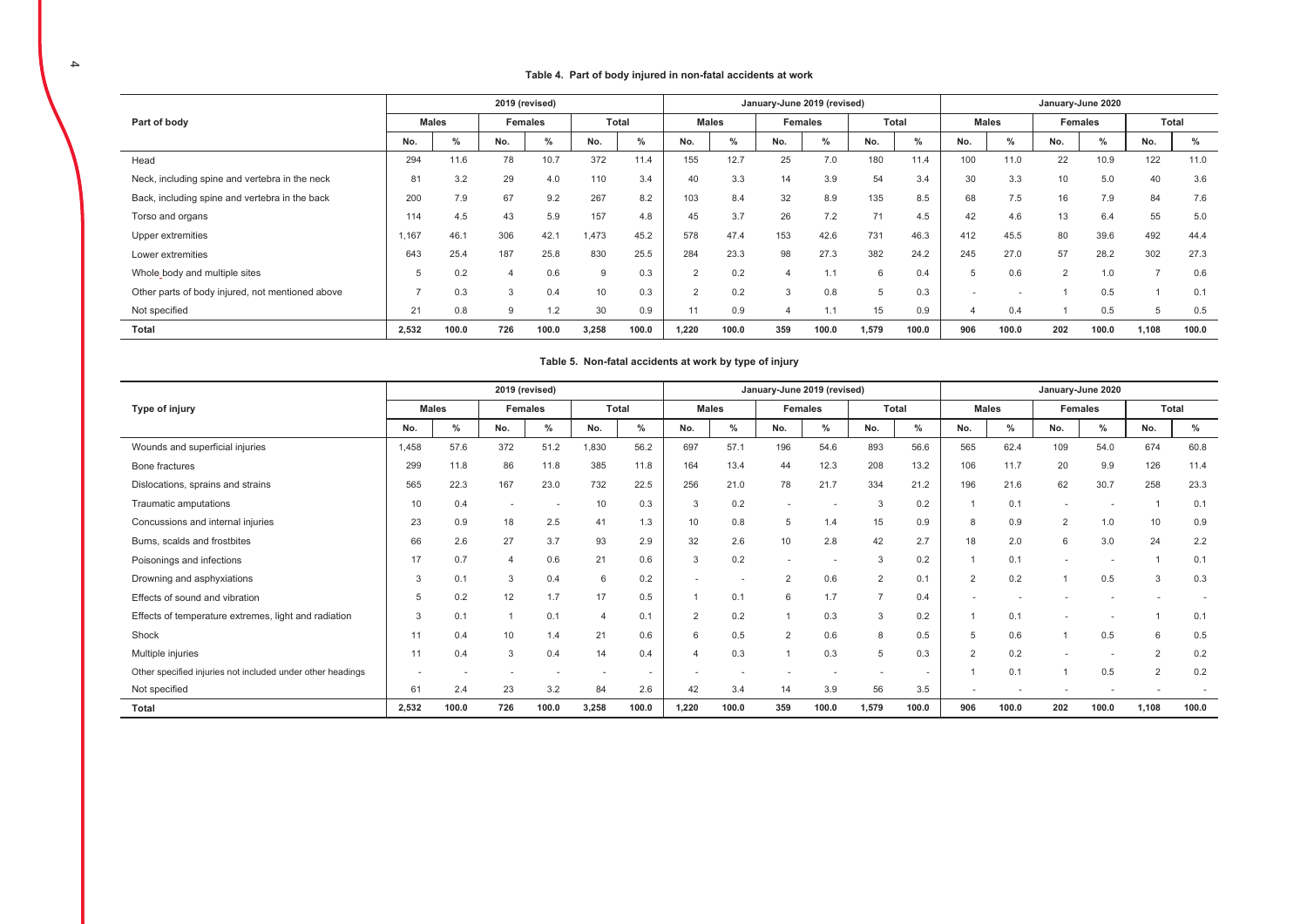## **Table 6. Non-fatal accidents at work by district of enterprise**

|                       |       |              |     | 2019 (revised) |       |               |       |              | January-June 2019 (revised) |                |       |       |     |              |     | January-June 2020 |       |       |
|-----------------------|-------|--------------|-----|----------------|-------|---------------|-------|--------------|-----------------------------|----------------|-------|-------|-----|--------------|-----|-------------------|-------|-------|
| District <sup>1</sup> |       | <b>Males</b> |     | <b>Females</b> |       | <b>Total</b>  |       | <b>Males</b> |                             | <b>Females</b> |       | Total |     | <b>Males</b> |     | <b>Females</b>    |       | Total |
|                       | No.   | %            | No. | %              | No.   | $\frac{0}{0}$ | No.   | $\%$         | No.                         | %              | No.   | %     | No. | %            | No. | $\%$              | No.   | %     |
| Southern Harbour      | 883   | 34.9         | 259 | 35.7           | 1,142 | 35.1          | 423   | 34.7         | 124                         | 34.5           | 547   | 34.6  | 309 | 34.7         | 81  | 40.1              | 390   | 35.2  |
| Northern Harbour      | 682   | 26.9         | 254 | 35.0           | 936   | 28.7          | 342   | 28.0         | 129                         | 35.9           | 471   | 29.8  | 201 | 22.2         | 70  | 34.7              | 271   | 24.5  |
| South Eastern         | 353   | 13.9         | 64  | 8.8            | 417   | 12.8          | 183   | 15.0         | 34                          | 9.5            | 217   | 13.7  | 151 | 16.7         | 18  | 8.9               | 169   | 15.3  |
| Western               | 198   | 7.8          | 47  | 6.5            | 245   | 7.5           | 76    | 6.2          | 23                          | 6.4            | 99    | 6.3   | 93  | 10.3         | 10  | 5.0               | 103   | 9.3   |
| Northern              | 364   | 14.4         | 87  | 12.0           | 451   | 13.8          | 174   | 14.3         | 40                          | 11.1           | 214   | 13.6  | 134 | 14.8         | 20  | 9.9               | 154   | 13.9  |
| Gozo and Comino       | 52    | 2.1          | 15  | 2.1            | 67    | 2.1           | 22    | 1.8          | 9                           | 2.5            | 31    | 2.0   | 18  | 2.0          | 3   | 1.5               | 21    | 1.9   |
| Total                 | 2,532 | 100.0        | 726 | 100.0          | 3,258 | 100.0         | 1.220 | 100.0        | 359                         | 100.0          | 1,579 | 100.0 | 906 | 100.0        | 202 | 100.0             | 1,108 | 100.0 |

 $1$  Refer to Methodological Note 4

### **Table 7. Size of enterprise where non-fatal accidents occurred**

|                                 |       |              |     | 2019 (revised) |       |       |       |              |     | January-June 2019 (revised) |       |               |     |              |                |                   |       |               |
|---------------------------------|-------|--------------|-----|----------------|-------|-------|-------|--------------|-----|-----------------------------|-------|---------------|-----|--------------|----------------|-------------------|-------|---------------|
|                                 |       |              |     |                |       |       |       |              |     |                             |       |               |     |              |                | January-June 2020 |       |               |
| <b>Employment size</b>          |       | <b>Males</b> |     | <b>Females</b> |       | Total |       | <b>Males</b> |     | <b>Females</b>              |       | <b>Total</b>  |     | <b>Males</b> |                | <b>Females</b>    |       | Total         |
|                                 | No.   | $\%$         | No. | %              | No.   | $\%$  | No.   | %            | No. | %                           | No.   | $\frac{0}{0}$ | No. | $\%$         | No.            | %                 | No.   | $\frac{0}{0}$ |
| Self-employed without employees | 137   | 5.4          |     | 1.0            | 144   | 4.4   | 71    | 5.8          | 2   | 0.6                         | 73    | 4.6           | 58  | 6.4          | $\overline{2}$ | 1.0               | 60    | 5.4           |
| 1-9 employees                   | 225   | 8.9          | 36  | 5.0            | 261   | 8.0   | 113   | 9.3          | 19  | 5.3                         | 132   | 8.4           | 85  | 9.4          | 9              | 4.5               | 94    | 8.5           |
| 10-49 employees                 | 440   | 17.4         | 89  | 12.3           | 529   | 16.2  | 204   | 16.7         | 22  | 6.1                         | 226   | 14.3          | 185 | 20.4         | 54             | 26.7              | 239   | 21.6          |
| 50-249 employees                | 635   | 25.1         | 164 | 22.6           | 799   | 24.5  | 330   | 27.0         | 66  | 18.4                        | 396   | 25.1          | 259 | 28.6         | 40             | 19.8              | 299   | 27.0          |
| 250-499 employees               | 302   | 11.9         | 90  | 12.4           | 392   | 12.0  | 125   | 10.2         | 28  | 7.8                         | 153   | 9.7           | 108 | 11.9         | 29             | 14.4              | 137   | 12.4          |
| 500 employees or more           | 771   | 30.5         | 337 | 46.4           | .108  | 34.0  | 372   | 30.5         | 220 | 61.3                        | 592   | 37.5          | 206 | 22.7         | 67             | 33.2              | 273   | 24.6          |
| Not specified                   | 22    | 0.9          | 3   | 0.4            | 25    | 0.8   | 5     | 0.4          | 2   | 0.6                         | ⇁     | 0.4           | 5   | 0.6          |                | 0.5               | 6     | 0.5           |
| <b>Total</b>                    | 2,532 | 100.0        | 726 | 100.0          | 3,258 | 100.0 | 1,220 | 100.0        | 359 | 100.0                       | 1,579 | 100.0         | 906 | 100.0        | 202            | 100.0             | 1,108 | 100.0         |

### **Table 8. Employment status of victim involved in non-fatal accidents**

|                          |       |              |     | 2019 (revised) |       |              |       |               |     | January-June 2019 (revised) |       |       |     |              |     | January-June 2020 |       |              |
|--------------------------|-------|--------------|-----|----------------|-------|--------------|-------|---------------|-----|-----------------------------|-------|-------|-----|--------------|-----|-------------------|-------|--------------|
| <b>Employment status</b> |       | <b>Males</b> |     | Females        |       | <b>Total</b> |       | <b>Males</b>  |     | <b>Females</b>              |       | Total |     | <b>Males</b> |     | Females           |       | <b>Total</b> |
|                          | No.   | $\%$         | No. | %              | No.   | $\%$         | No.   | $\frac{0}{0}$ | No. | $\%$                        | No.   | %     | No. | $\%$         | No. | %                 | No.   | $\%$         |
| Self-employed            | 188   | 7.4          |     |                | 196   | 6.0          | 91    | 7.5           |     | 0.6                         | 93    | 5.9   | 70  |              |     | 1.0               | 72    | 6.5          |
| Full-time employee       | 2.263 | 89.4         | 637 | 87.7           | 2.900 | 89.0         | 1.091 | 89.4          | 321 | 89.4                        | 1.412 | 89.4  | 818 | 90.3         | 178 | 88.1              | 996   | 89.9         |
| Part-time employee       | 81    | 3.2          | 81  | 11.2           | 162   | 5.0          | 38    | 3.1           | 36  | 10.0                        | 74    | 4.7   | 18  | 2.0          | 22  | 10.9              | 40    | 3.6          |
| <b>Total</b>             | 2.532 | 100.0        | 726 | 100.0          | 3.258 | 100.0        | 1.220 | 100.0         | 359 | 100.0                       | 1.579 | 100.0 | 906 | 100.0        | 202 | 100.0             | 1.108 | 100.0        |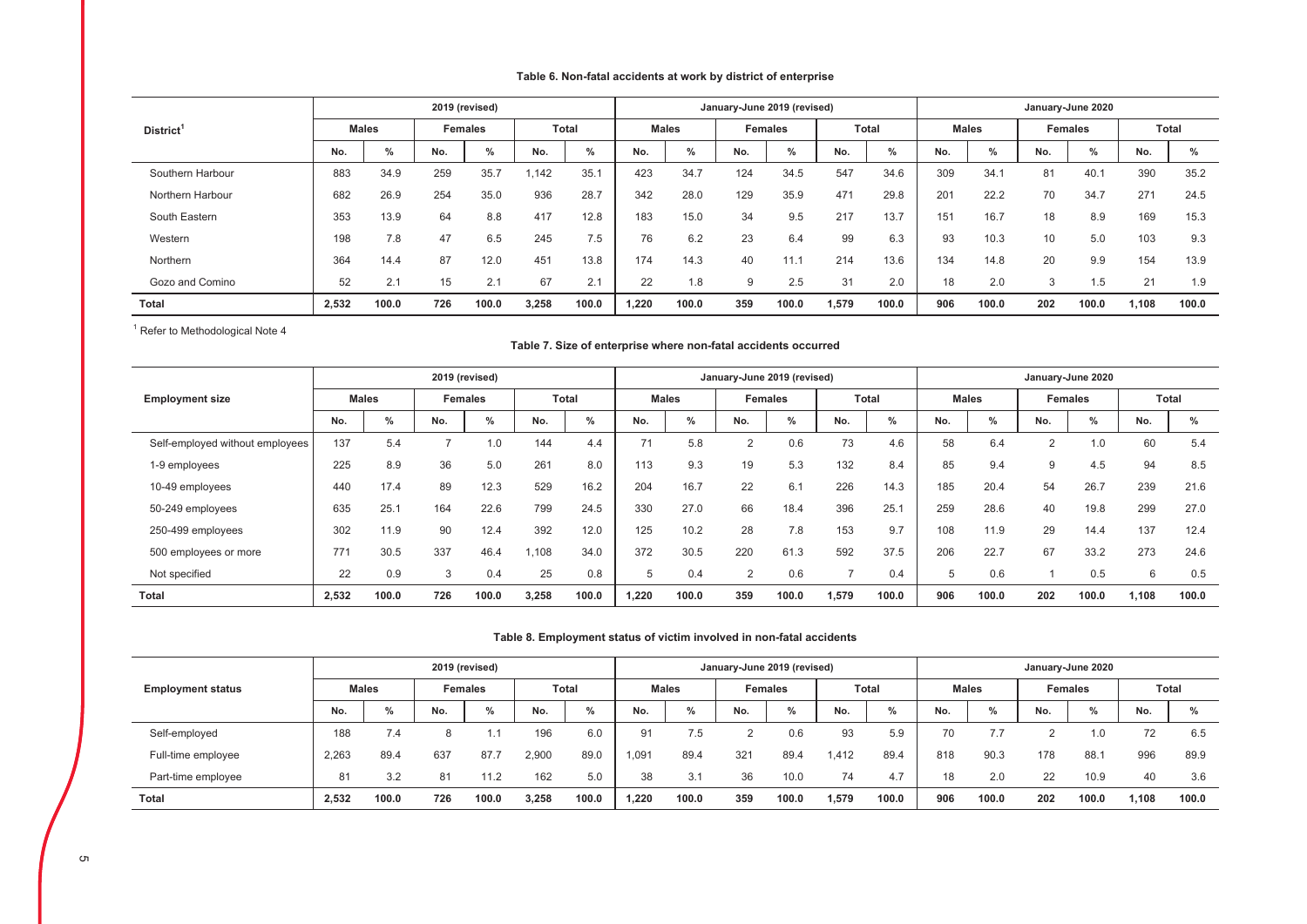## **Table 9. Standardised non-fatal accidents at work by economic activity of enterprise<sup>1</sup>**

|                                                                                                                                  |                                         | 2019 (Revised)                |                                                                          |
|----------------------------------------------------------------------------------------------------------------------------------|-----------------------------------------|-------------------------------|--------------------------------------------------------------------------|
| Economic activity (NACE Rev. 2)                                                                                                  | No. of employed<br>persons <sup>2</sup> | No. of non-fatal<br>accidents | <b>Standardised</b><br><b>Incidence Rate</b><br>(per 100,000<br>workers) |
| Agriculture, forestry and fishing                                                                                                | 2.568                                   | 43                            | 17                                                                       |
| Mining and quarrying                                                                                                             | ÷                                       | $\overline{7}$                |                                                                          |
| Manufacturing                                                                                                                    | 28,084                                  | 531                           | 210                                                                      |
| Electricity, gas, steam and air conditioning supply                                                                              | $\ddot{\phantom{a}}$                    | 6                             |                                                                          |
| Water supply; sewerage, waste management and<br>remediation activities                                                           | 2.816                                   | 103                           | 41                                                                       |
| Construction                                                                                                                     | 16,681                                  | 445                           | 176                                                                      |
| Wholesale and retail trade, repair of motor vehicles and<br>motorcycles                                                          | 36,598                                  | 327                           | 129                                                                      |
| Transportation and storage                                                                                                       | 13,047                                  | 415                           | 164                                                                      |
| Accommodation and food service activities                                                                                        | 19,069                                  | 265                           | 105                                                                      |
| Information and communication                                                                                                    | 9,911                                   | 24                            | 9                                                                        |
| Financial and insurance activities                                                                                               | 11,912                                  | 28                            | 11                                                                       |
| Real estate activities                                                                                                           | 2,623                                   | 10 <sup>1</sup>               | 4                                                                        |
| Professional, scientific and technical activities                                                                                | 13,304                                  | 46                            | 18                                                                       |
| Administrative and support service activities                                                                                    | 11,470                                  | 353                           | 139                                                                      |
| Public administration and defence; compulsory social<br>security                                                                 | 16,550                                  | 129                           | 51                                                                       |
| Education                                                                                                                        | 23,145                                  | 82                            | 32                                                                       |
| Human health and social work activities                                                                                          | 24,182                                  | 371                           | 147                                                                      |
| Arts, entertainment and recreation                                                                                               | 13,111                                  | 18                            | $\overline{7}$                                                           |
| Other service activities                                                                                                         | 5,629                                   | 33                            | 13                                                                       |
| Activities of households as employers; undifferentiated<br>goods- and services-producing activities of households for<br>own use | $1,885^u$                               |                               |                                                                          |
| Activities of extraterritorial organisations and bodies                                                                          | $\ddot{\phantom{0}}$                    | $\mathbf{1}$                  |                                                                          |
| Not specified                                                                                                                    |                                         | 21                            |                                                                          |
| Total                                                                                                                            | 253,067                                 | 3,258                         | 1,287                                                                    |

<sup>1</sup> Refer to methodological note 5.

<sup>2</sup> Source: Labour Force Survey Annual 2019

: Unreliable - less than 20 sample observations.

<sup>u</sup> Under represented - between 20 and 49 sample observations.